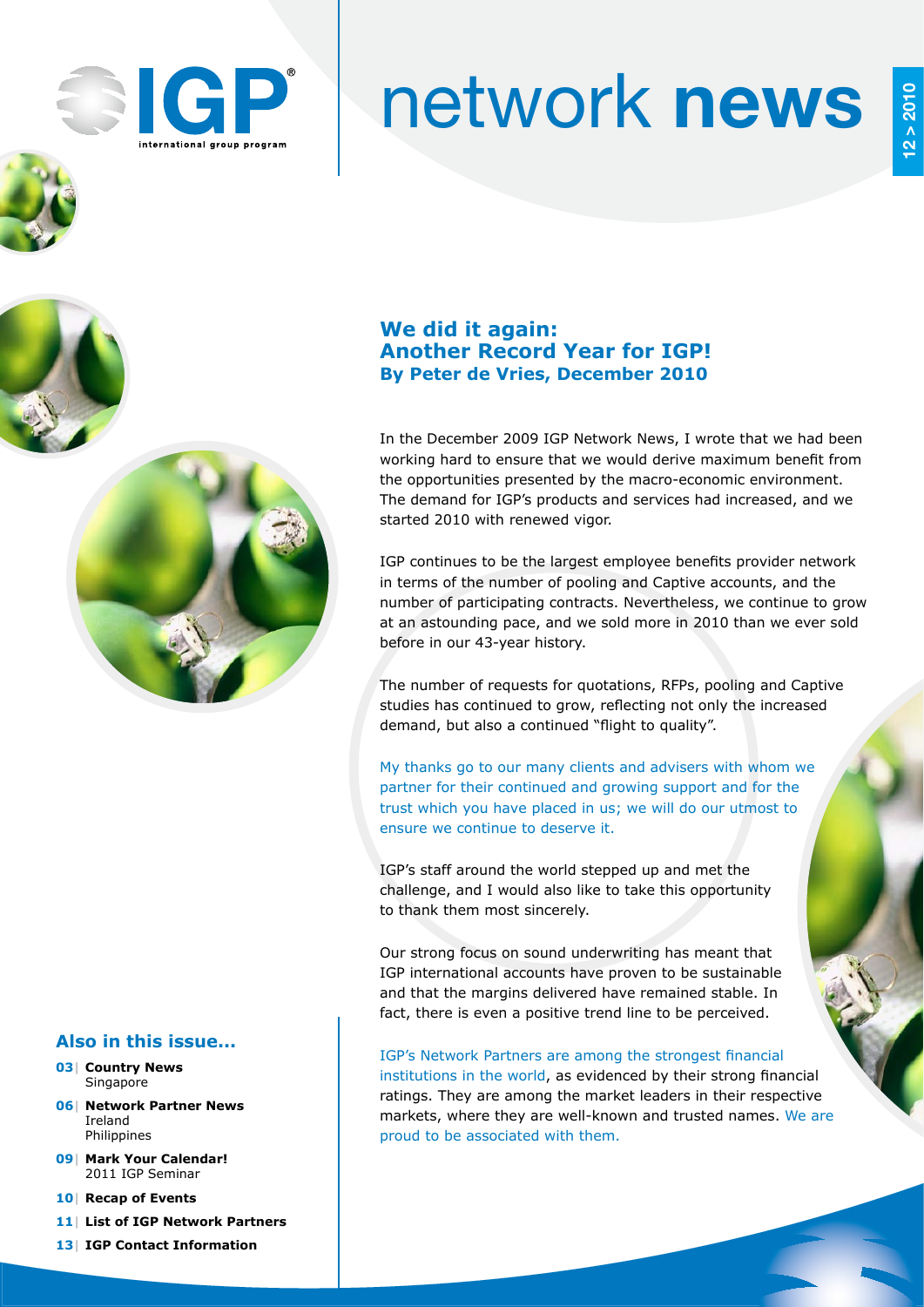

Together with our Partners, we'll be focusing greater attention in 2011 on the provision of information and are conscious of the demands for increased service and performance standards.

IGP continues to be committed to providing the best, trustworthy service in the industry and to keeping our promises.

We look forward to working with our clients and their advisers in 2011 and for many years to come!

On behalf of the IGP staff around the world, I extend to you Season's Greetings and our very best wishes to you and your loved ones for a healthy, prosperous and successful New Year!



Peter de Vries Vice President Head of the IGP Network





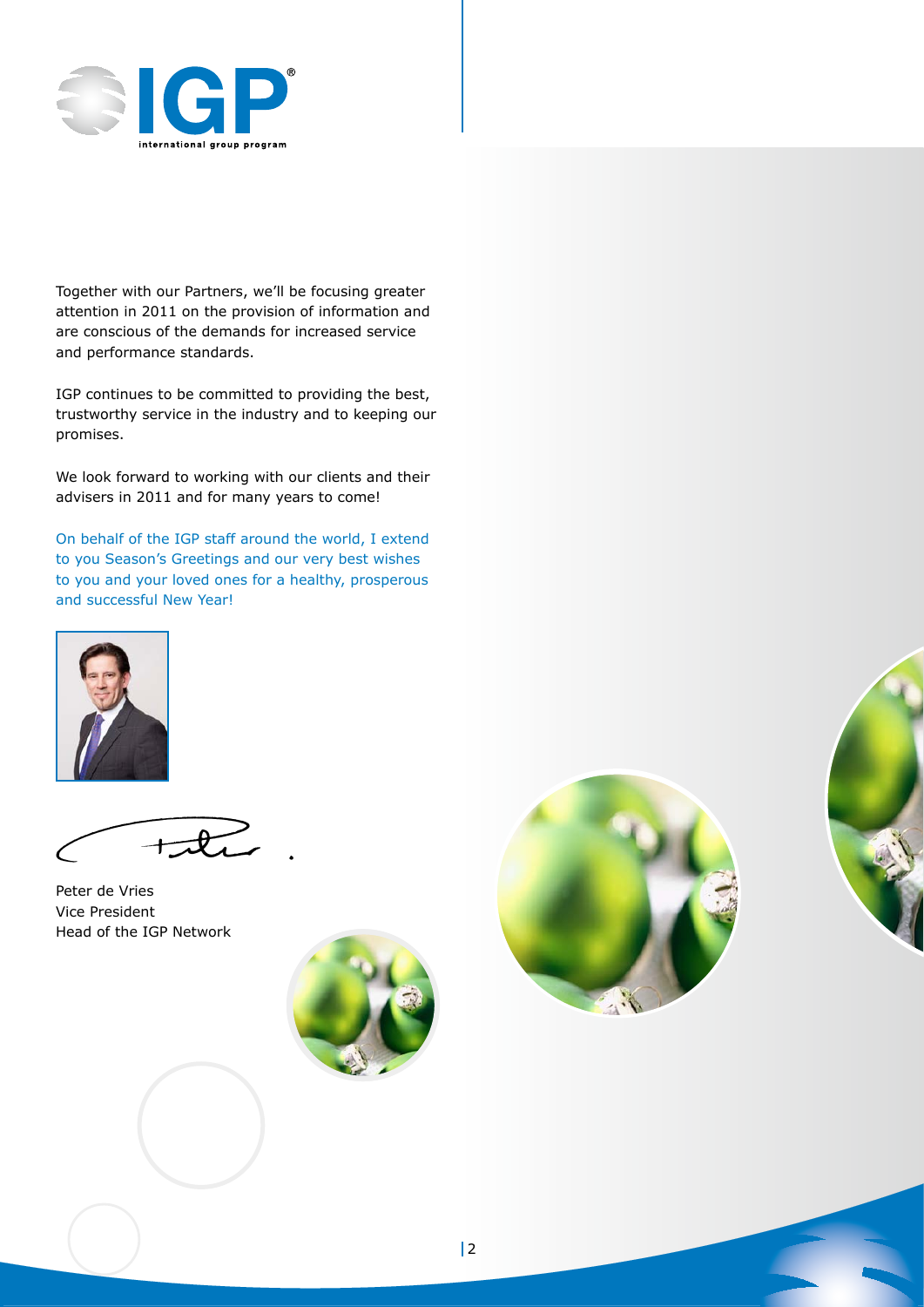

## **Country News: Singapore**

## **Singapore Central Provident Fund (CPF) New Employer Contributions & Retirement Income Plan (CPF LIFE)**

To help Singaporeans save more for their medical and retirement needs, the employer contribution to CPF will be increased by 1%. The increase does not apply to workers above age 35 and earning less than SGD 1,500 per month.

To moderate the impact on employers, the increase will be phased in as follows:

- The first 0.5% will be made into the Medisave Account and will apply to wages earned from September 1, 2010.
- The remaining 0.5% will be made into the Special Account and will apply to wages earned from March 1, 2011.

As of March 2011, the total employer CPF contribution rate will be 15.5%, and the combined employer and employee contribution rate will be 35.5%.

The Central Provident Fund was established in 1955 as a compulsory savings scheme that would provide financial security to workers when they retired or became unable to work. Over the years, it has evolved into a comprehensive social security savings program that provides benefits for retirement, healthcare and home ownership, as well as financial protection for members and their families through various insurance plans.

Contribution to the CPF is compulsory for all employed Singaporeans, permanent residents and employers.



CPF contributions and interest earned, which are tax-free upon deposit and withdrawal, go into three accounts:

• **The Ordinary Account -** The savings can be used for retirement, buying a home, buying CPF insurance, approved investments and education.

- **The Special Account** Reserved for old age, contingencies and investment in retirement-related financial products.
- **The Medisave Account -** The savings can be used to pay hospital bills and purchase approved medical insurance.

A Retirement Account is set up for individuals when they reach age 55 using the funds in the Ordinary and Special Accounts.

All Special, Medisave and Retirement Account balances are guaranteed the 4% floor interest rate for three years (2008 – 2010). After 2010, the 2.5% floor rate will apply for all accounts as prescribed under the CPF Act.

The self-employed are required to contribute 3% to 9% of their annual net trade income to their Medisave Accounts on a monthly basis. This contribution also increased by 0.5% on



September 1, 2010. Although contributions to the Ordinary Account are not mandatory for the selfemployed, many do contribute because of the tax advantages.

The Government does not actually contribute funds to CPF but does exempt earnings from tax and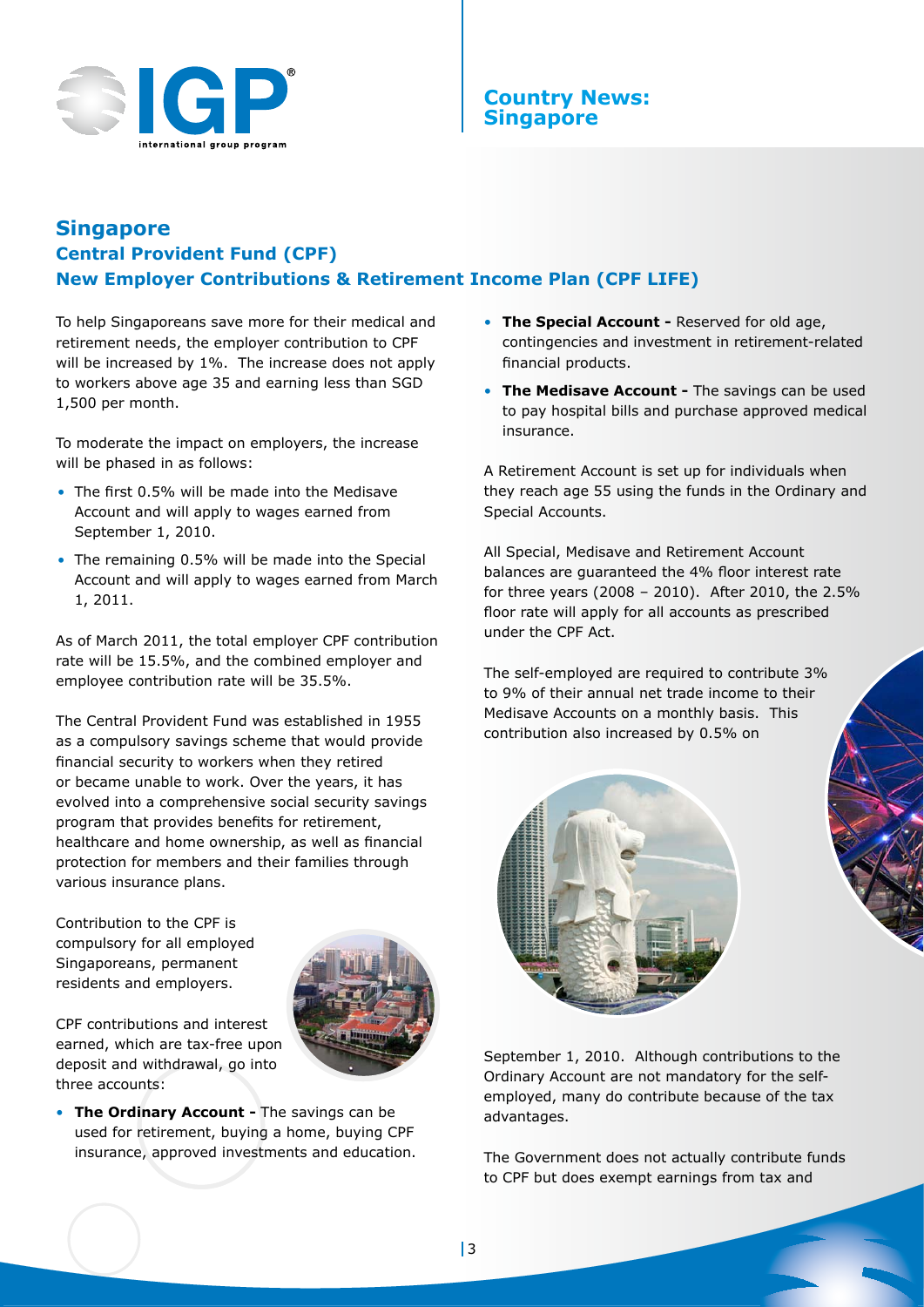

## **Country News: Singapore**

guarantees that the benefit will be paid. Unlike social security systems in other countries, the CPF is fully funded, with members accumulating assets in their individual accounts that they can later draw upon.

The contribution percentage changes with age, regardless of the level of income. Currently, the monthly contribution is subject to a maximum of SGD 652.50 for employers and SGD 900 for employees, based on a salary ceiling of SGD 4,500 per month.

*More information regarding contribution rates can be found on the Central Provident Fund website: www.cpf.gov.sg.*

#### **CPF LIFE**

In 2009, the CPF Lifelong Income Scheme For The Elderly (CPF LIFE) was introduced. CPF LIFE is designed to provide elderly Singaporean citizens and permanent residents with a life-long income during their retirement, instead of the 20 years of income provided previously by CPF.

This plan provides members, beginning at their draw down age, with a monthly income for as long as they live. The amount of the payment will depend on the savings in the member's Retirement Account.

Members who were 55 years or older in 2009 could join CPF LIFE beginning in September 2009.

Members between the ages of 52 and 54 can join CPF LIFE when they reach age 55. Those born before 1930 have until December 31, 2010 to join; after this date, the last age at which one can join CPF LIFE is 80.



From 2013, CPF members with at least SGD 40,000 in their Retirement

Account will automatically be enrolled in CPF LIFE when they reach age 55. Members who have less than SGD 40,000 can opt-in if they wish to do so but will automatically be enrolled if the sum in their

Retirement Account reaches SGD 60,000 at drawn down age.

When a member is enrolled in CPF LIFE, all of the funds in their Retirement Account are used to fund the CPF LIFE plan. Members wishing to get a larger payout can make additional cash contributions or top-ups to their account up to the prevailing Minimum Sum.

This Minimum Sum is the amount of money that an individual must set aside in their Retirement Account. The Minimum Sum provides a monthly payout that allows for a modest standard of living during the retirement years.

CPF members can participate in CPF LIFE or buy an approved annuity with a guaranteed level of income. The Minimum Sum can also remain with the CPF Board earning a guaranteed rate of interest.

The CPF Minimum Sum is SGD 123,000 as of July 1, 2010 and is adjusted yearly for inflation.

There are four CPF LIFE plans to choose from, and the payout depends on if, and how much, the member wishes to leave to his or her beneficiaries as a bequest. A plan with no bequest would have the highest pay-out.

| <b>CPF LIFE Plan</b>        | <b>Monthly Payout</b> | <b>Bequest</b> |
|-----------------------------|-----------------------|----------------|
| <b>CPF LIFE Basic</b>       | Low                   | High           |
| <b>CPF LIFE Balanced</b>    | Medium                | Medium         |
| <b>CPF LIFE Plus Plan</b>   | High                  | Low            |
| <b>CPF LIFE Income Plan</b> | Highest               | None           |

The CPF LIFE Balanced plan is the default plan for members born after 1957 with at least SGD 40,000 in their Retirement Accounts and who do not choose a specific plan when enrolling in CPF LIFE.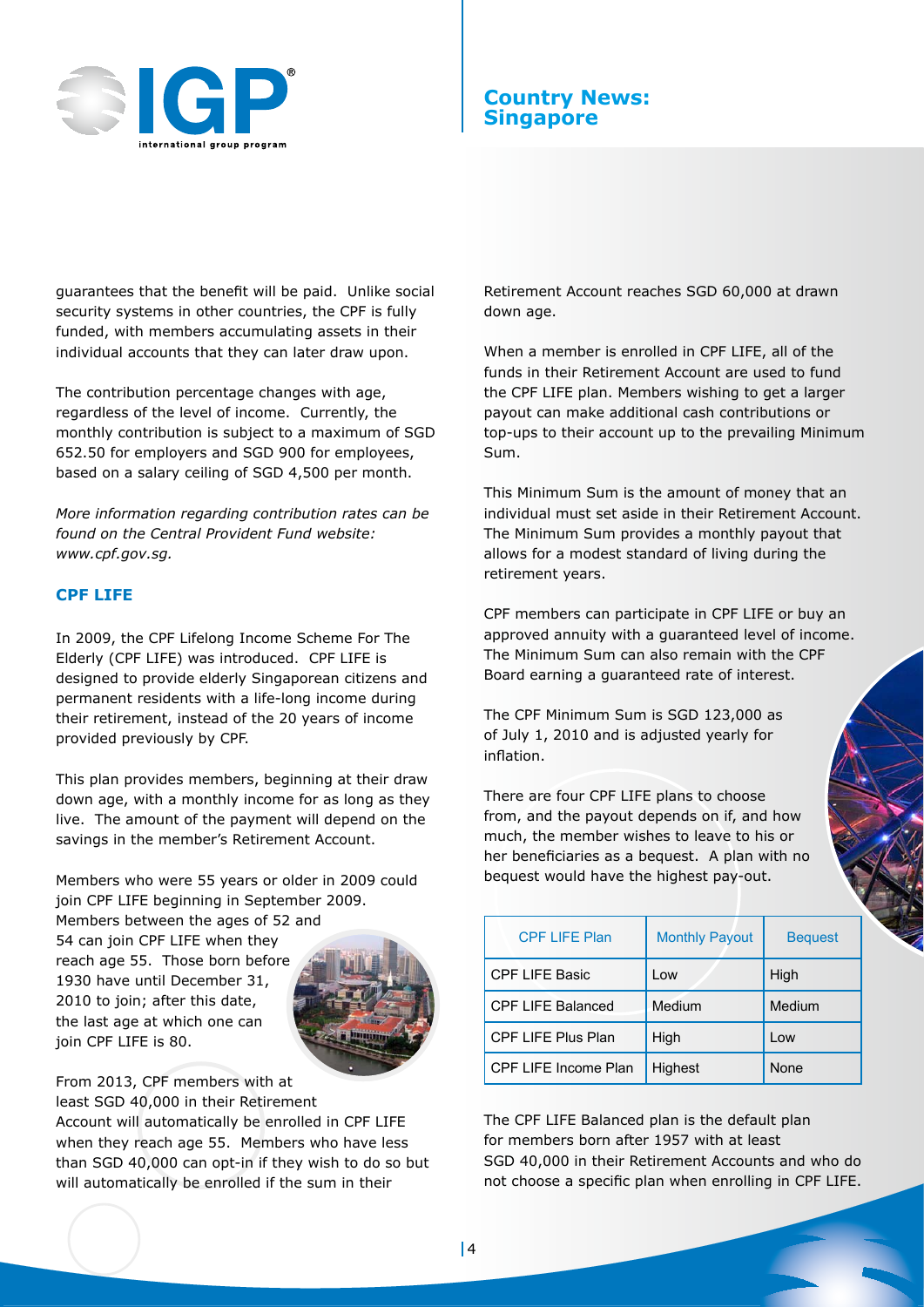

## **Country News: Singapore**

In order to encourage those born before 1963 to enroll in CPF LIFE, the government is providing a bonus of up to SGD 4,000 (known as L-Bonus). The amount of the bonus depends on the member's age, annual income, value of property and the balance in his or her Retirement Account.

#### **Other Recent Changes**

#### *Change to the Public Assistance Scheme*

Presently, needy Singaporeans who are unable to work because of old age, illness or disability and have no means of income and little or no family support can seek help under the Public Assistance (PA) scheme.

From July 1, 2010, CPF members who meet all other criteria for PA, but who receive a small monthly CPF payment (below SGD 360 per month for a single-person household) under the Minimum Sum Scheme or CPF LIFE, can be considered for the Public Assistance Scheme.

Needy Singaporeans wishing to receive public assistance must apply to their Community Development Council (CDC). CDCs assess each applicant's eligibility based on the PA criteria. If eligible, the individual will receive a cash grant that takes into account the CPF payouts they are already receiving.

*Source: Website of Singapore Central Provident Fund Board: www.cpf.gov.sg.*

*Aviva is the leading provider of employee benefits and healthcare insurance in Singapore and provides protection to approximately 600,000 employees. It offers a comprehensive array of life and health insurance products to suit every individual and business need. With its years of underwriting experience and dedicated staff, Aviva is able to provide customers with new products and services such as flexible benefit plans.*

*Aviva is a member of Aviva plc, formerly the CGNU Insurance Group, the world's sixth-largest insurance group and the largest in its home country, the United Kingdom. As of December 31, 2009, Aviva plc had funds under management of EUR 379 billion (USD 497 billion) and over 46,000 employees serving over 53 million customers worldwide.*

#### **For More information...**

If you want to learn more about employee benefits plans in Singapore or what solutions AVIVA can offer to your local subsidiary, please contact your IGP Account Manager or:



**Ms. Irena Tan** Aviva Ltd. 4 Shenton Way #24-00 SGX Centre 2 Singapore 068807

- $T + 656321 7851$
- E irena\_tan@aviva-asia.com
- W www.aviva-singapore.com.sg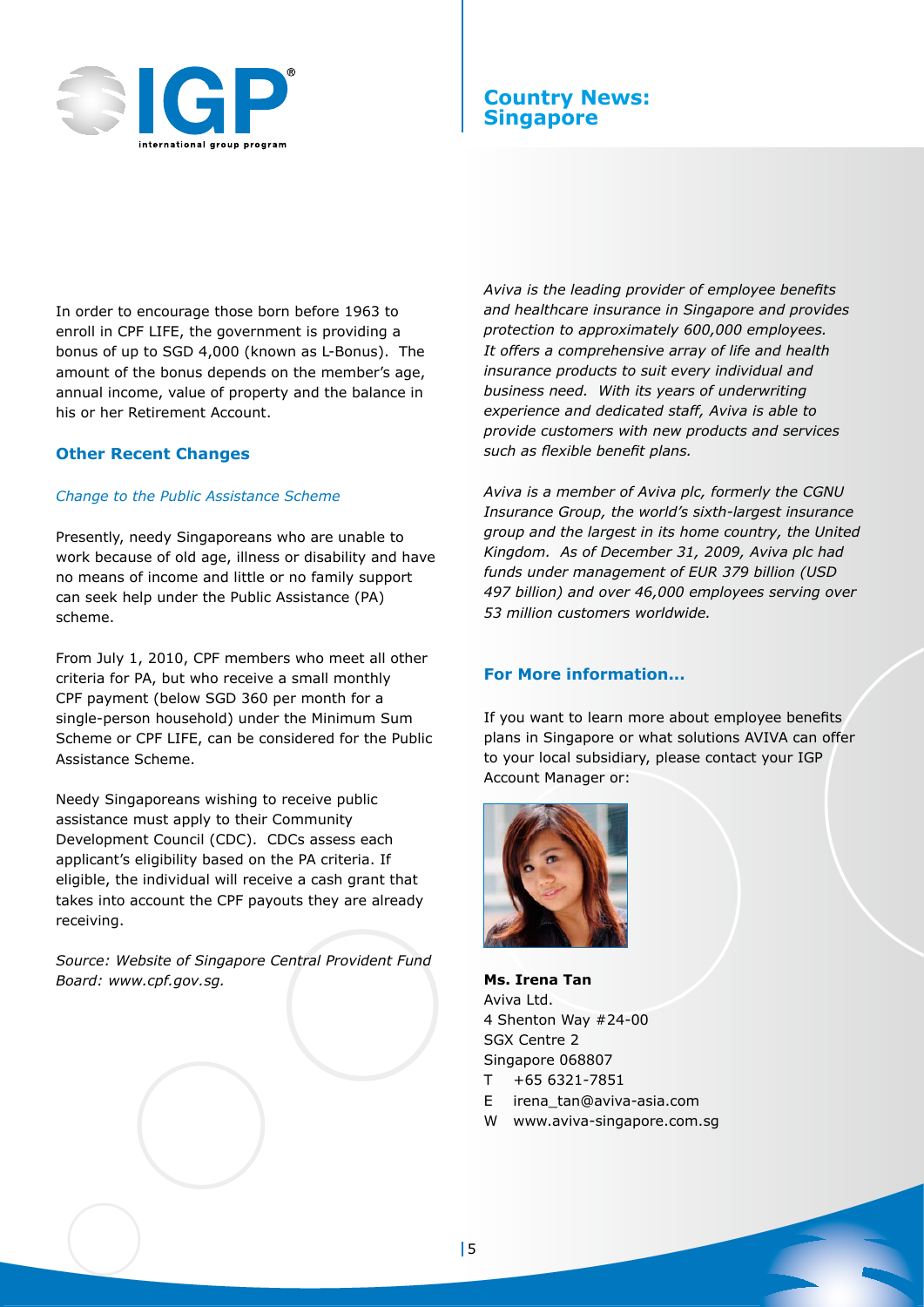

## **Irish Life Announces Important Beneficial Changes for Employers and Employees**

**Irish Life Corporate Business (the market leader in group risk in Ireland) has developed two major initiatives to introduce a streamlined, effective way to obtain full cover. In addition, a complete claims management service is now available. Find out more about:**

- Once and Done an innovative, first in Ireland, underwriting concept
- Freedom Plan a unique Income Protection enhancement
- Saturn launch of a world-class claims management system

## **Once and Done - A giant leap forward in underwriting**

Once and Done is an innovative method of underwriting, which is common in the UK, but did not exist in Ireland until now. With Once and Done, a person completes the underwriting process "once" and is "done" for life, even for very high insurance limits. It applies to qualifying Corporate Business Group Life and Group Income Protection schemes.

Detailed analysis of past claims and underwriting results show that this approach does not significantly increase claim rates. The potential for anti-selection is lower in larger organisations, so Irish Life has set a qualifying scheme size. Healthy members are now more likely to complete underwriting, which means a

positive effect on experience. Of course, this unique innovation is also something clients and consultants will highly value.



*"Once and Done is smarter underwriting, not tougher underwriting"*

Regardless of the member's salary increases, the level of cover is automatically indexed in line with this evolution. For example, a member may enjoy a big promotion along with a 50% salary increase.

In the past, this may have been referred for medical questionnaires, specialists tests etc., even if the initial basic medical information suggests perfectly good health. With Once and Done, this is not the case, and benefits rise automatically in line with any increase in salary.

#### **Freedom Plan - A unique Income Protection enhancement**

For Income Protection schemes with 250 or more members covered, Irish Life Corporate Business will grant full benefits to members with no requirement for normal underwriting. Effectively, the Free Cover Limit will be set to €460k per annum (the maximum benefit level, inclusive of maximum premium protection), and members will not have to complete any underwriting forms when joining a company or in the event of a salary increase.

### **How do Once and Done and Freedom Plan interact?**

- All schemes with 200+ members covered for Income Protection will get the Freedom Plan on Income Protection and Once and Done on life benefits.
- Schemes between 50 and 200 members will get Once and Done for both benefits.
- Schemes under 50 members will get the current traditional underwriting (with forward underwriting bars) for both.

### **Saturn - A world-class claims management system**

Income Protection Claims Management in Corporate Business is already the market leader in Ireland with over 2,000 claims paying out over €45 million per annum (*source: IP claims data, September 2010)*.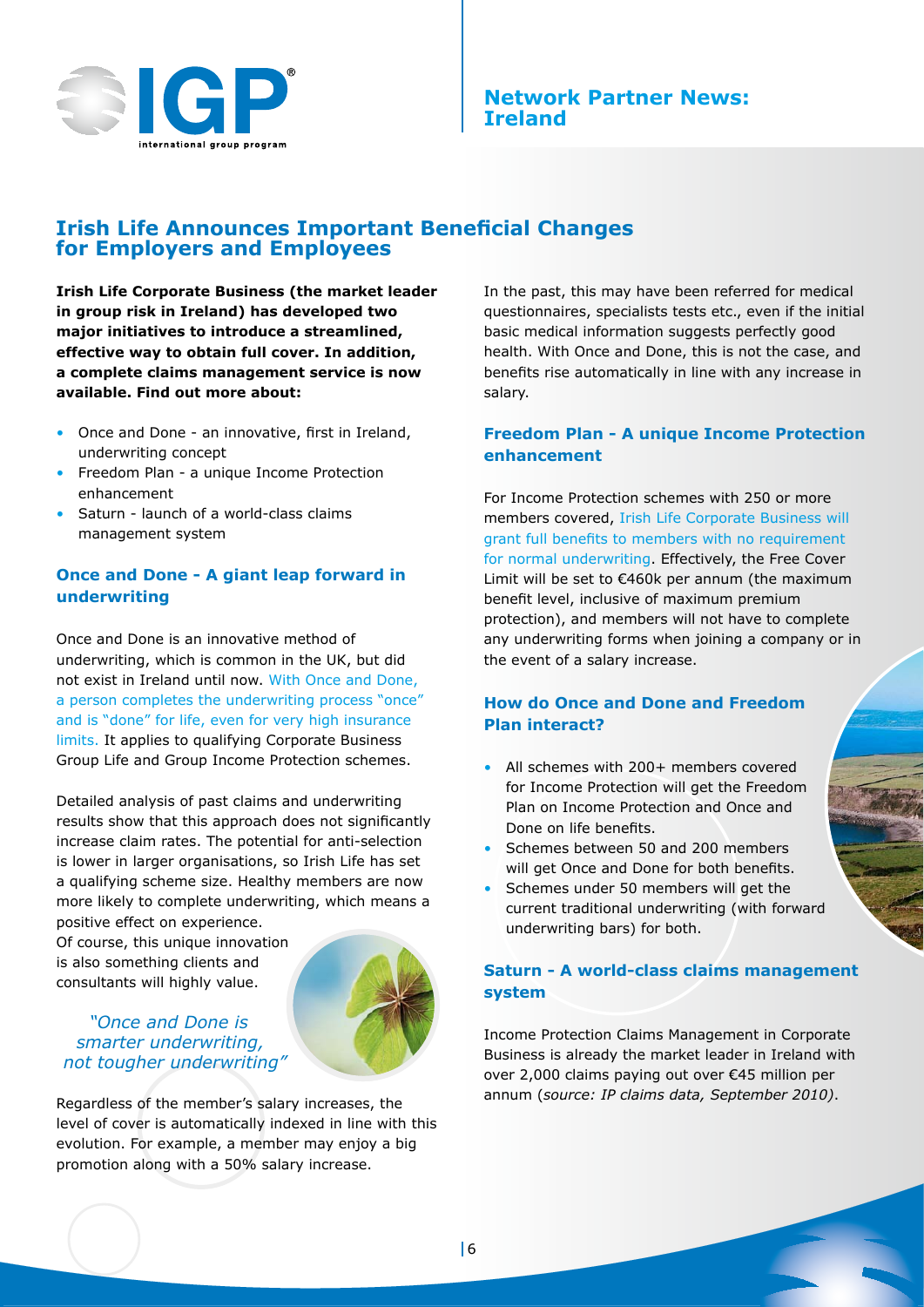

## **Network Partner News: Ireland**

Irish Life Corporate Business offers the most comprehensive and complete claims management service available, including:

- Employer visits with three technical managers
- Home claimant visits with four health claim advisors
- Rehabilitation programmes run nationwide
- Over 35 experienced staff dedicated to income protection claims management
- New objective medical assessments designed for examining subjective illnesses

#### **What does Saturn mean for your Corporation?**

- Automation
	- Will improve time taken to admit claims
	- Makes it easier and quicker to respond to queries
- **Accuracy** 
	- Claim benefits will be automatically calculated by the system
	- Tighter controls reduce risk of administrative errors

#### **Innovation**

- Morgan Ash Tele Claims will reduce time taken to assess claims and in some cases reduce the amount of medical evidence required
- Fully structured data makes it easier to identify suitable rehabilitation cases for various illnesses all over Ireland
- **Technology** 
	- Health Claim Advisers will have full and secure access to Saturn outside the office



Fully integrated with imaging, workflow, payroll and member administration systems

*Irish Life Assurance plc is part of Irish Life & Permanent plc. Irish Life has been the established market leader in the life and pensions business in Ireland for over 70 years. Irish Life is also one of Ireland's largest investment managers with assets of approximately EUR 30 billion (USD 40 billion) invested on behalf of more than 500,000 customers.*

*Irish Life has been a major force in the growth and development of pension arrangements in Ireland. It provides an impressive selection of insurance, investment, actuarial, and administrative services for clients that include some of the country's largest employers to smaller companies and individuals. Pension plans are specifically designed and regularly updated to reflect a customer's changing needs, with an emphasis on flexibility and reliable service.* 

*Assets of the Irish Life & Permanent Group exceed EUR 74.5 billion (USD 103 billion), and it has more than 1 million customers in Ireland.* 

#### **For More information...**

If you want to learn more about employee benefits plans in Ireland or what solutions Irish Life can offer to your local subsidiary, please contact your IGP Account Manager or:



**Mr. Damian Fadden** Irish Life Assurance Plc Irish Life Centre Lower Abbey Street Dublin 1 Ireland T +353 1 704-1272 E damian.fadden@irishlife.ie

W www.irishlife.ie/corporatebusiness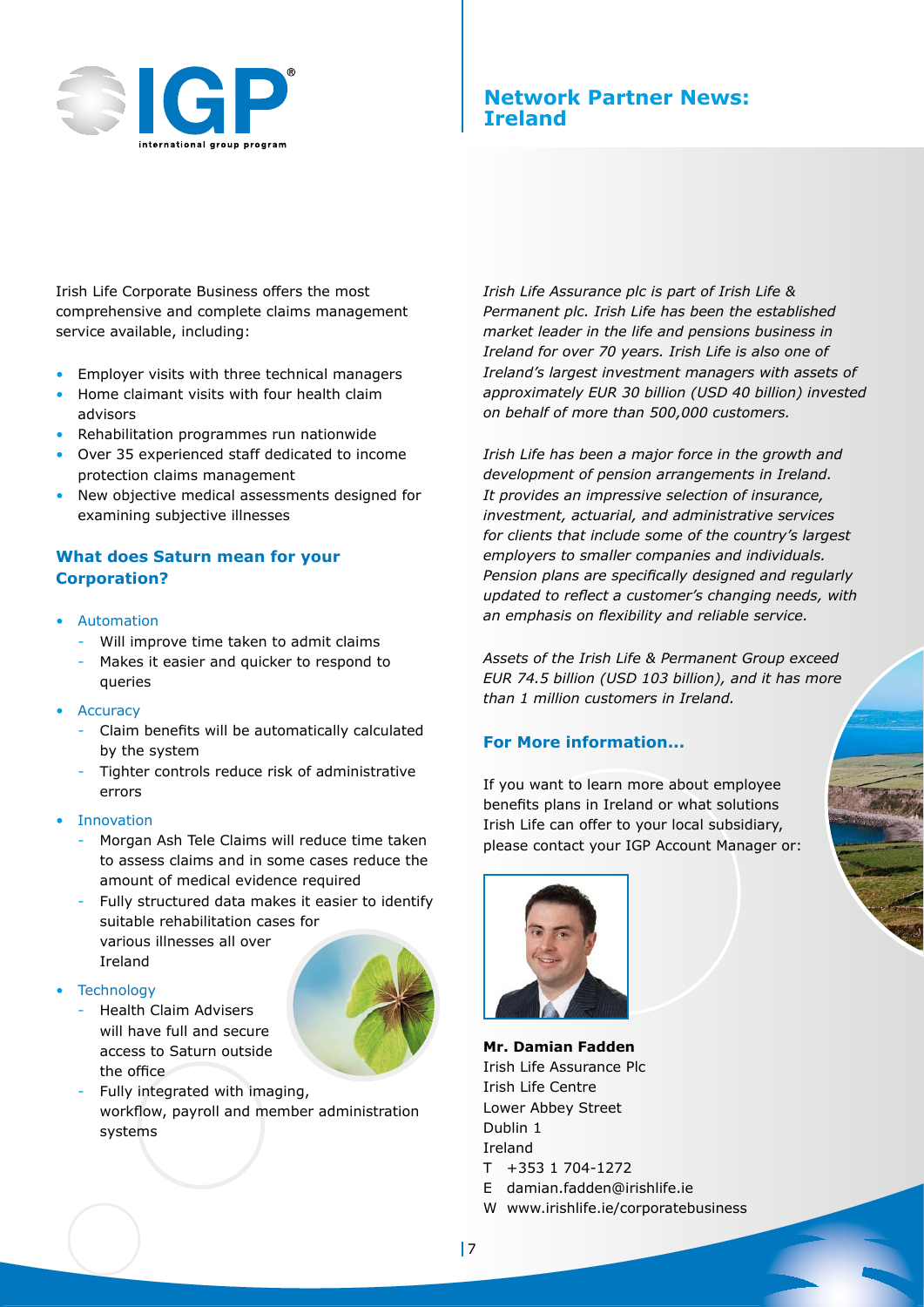

#### **Network Partner News: Philippines**

## **Insular Life Celebrates 100 Years with a Musical Journey**

Insular Life, the largest Filipino life insurance company and exclusive IGP Network Partner, celebrated their 100th Anniversary on November 25, 2010 in a very special way: a musical about the history of their company.

This was a musical on the scale of a Broadway production. Professional artists played the roles of the main characters and did an outstanding job of portraying Insular Life's history and significant contributions to Philippine society.



*A truly professional performance portraying Insular Life's 100 years; a year of preparation resulted in an excellent show.*

Insular Life was one of the original IGP Network Partners; their participation in IGP dates back 43 years. Insular Life's charismatic and energetic Chairman and CEO, Mr. Vicente Ayllón, has been with the company for 55 years and actually executed the Agreement himself back in 1967. The relationship runs deep and strong; IGP has played a key role in the development of Insular Life's group insurance portfolio.

It is not unusual then, that John Hancock and IGP were mentioned during the musical.

Peter de Vries, the Head of the IGP Network, and Richard Tan and Joyce Low of IGP Singapore were guests at the performance and the special reception beforehand. They bore witness to the final draw, during the reception, of the winner of the first prize of PHP 1 million from among Insular Life's policyholders as part of their centennial celebration.



*Pictured prior to the reception: fltr: Executive VP Jesus & Mrs. Hofileña, Chairman & CEO Vicente & Mrs. Ayllón, Peter de Vries, Richard Tan, Joyce Low, and Insular Life VP and main IGP contact Carlito Lucas.* 

During a convivial lunch hosted by Insular Life, Peter de Vries presented CEO Vicente Ayllón with a silver Paul Revere bowl commemorating the 100-year landmark. Mr. Ayllón said that, in view of the very special relationship between Insular Life and John Hancock/IGP, the bowl would take pride of place on the historic table in their Board Room (the 1935 Constitution of the Philippines was drafted on this very table).



*Mr. Jesus Hofileña, Peter de Vries, Vicente Ayllón and Richard Tan during the presentation of a silver Paul Revere bowl to commemorate Insular Life's first 100 years.*

*IGP sincerely congratulates Insular Life on their first 100 years. We are proud to be associated with such a prestigious company.*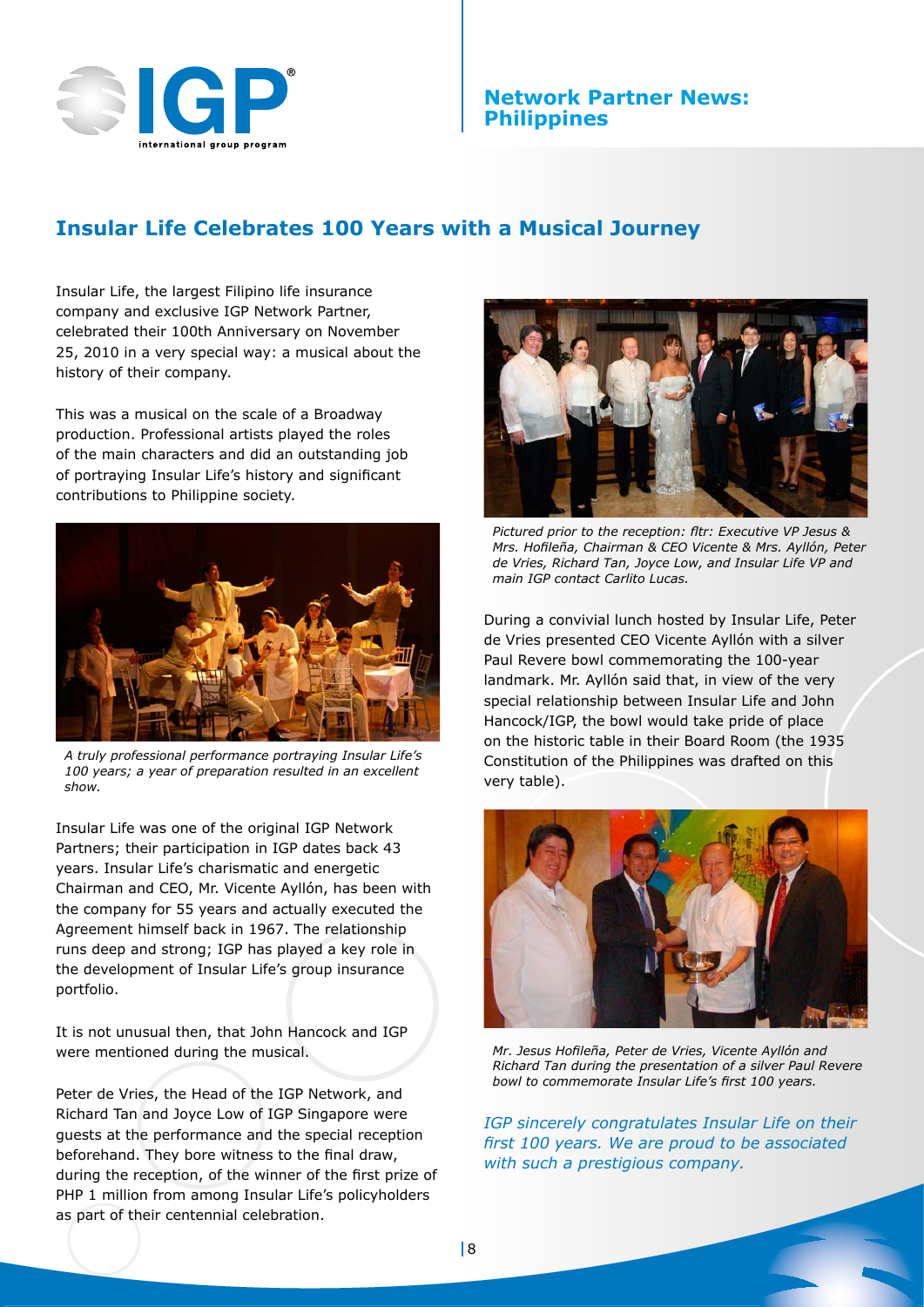

## **Mark Your Calendar Now!**

The next IGP Seminar will be held at the Radisson Blu Royal Hotel in Brussels, Belgium from Wednesday, May 18, through Thursday, May 19, 2011. IGP Seminars offer a unique opportunity to learn about countryspecific benefits.

*"The IGP Seminar is one of the best-organised professional meetings where you not only get updated on the most recent changes in the field, but also have the opportunity to network with peers to bounce ideas around. Definitely worthwhile attending!"*

In the course of just two days, both the newcomer and the experienced benefits specialist will have an opportunity to participate in a mixture of country panel sessions of their choice, plenary sessions and optional workshops on IGP's products and services.

#### **What you can expect:**

- $\sqrt{\phantom{a}}$  A top-notch programme and networking forum providing a wealth of information.
- $\checkmark$  Country Panel Sessions, providing information on employee benefits practices throughout Europe and the US, including legislative updates and trends, benchmarking and typical plan design.
- Special Interest Sessions with Key Note Guest Speakers:
	- $\rightarrow$  Solvency II and its impact on the European insurance and captive industry
	- $\rightarrow$  Claims Prevention & Management, and Consequent Cost Savings
	- $\rightarrow$  Employee Benefits in the Middle East
	- $\rightarrow$  Taxation of International Pooling Dividends
- Optional IGP workshop sessions on pooling, review of International Experience Reports, account protection, and captive reinsurance for both newcomers to the industry and people who want to further extend their knowledge of IGP's products and services.



| Wednesday, May 18, 2011 |                              |  |  |  |
|-------------------------|------------------------------|--|--|--|
| $07:30 - 09:00$         | Seminar Registration         |  |  |  |
| $09:00 - 12:30$         | <b>IGP Workshop Sessions</b> |  |  |  |
| $12:30 - 14:00$         | Opening Lunch                |  |  |  |
| $14:00 - 15:00$         | <b>Plenary Session</b>       |  |  |  |
| $15:15 - 17:30$         | Country Sessions 1 & 2       |  |  |  |
| $18:30 - 23:00$         | Off-Site Event               |  |  |  |
|                         |                              |  |  |  |

#### Thursday, May 19, 2011

| $07:30 - 08:30$ | Seminar Registration             |
|-----------------|----------------------------------|
| $08:30 - 09:30$ | <b>Special Interest Sessions</b> |
| $09:45 - 12:00$ | Country Sessions 3 & 4           |
| $12:00 - 13:15$ | Lunch                            |
| $13:15 - 15:30$ | Country Sessions 5 & 6           |
| $15:45 - 16:45$ | <b>Special Interest Sessions</b> |
| 17:00           | Closure                          |

#### **Key reasons to attend:**

- Meet, learn and network with your peers by exchanging information and experiences.
- Meet, learn and network in the most cost-efficient way - one central location in Europe, short travel times and a limited time span of just two days.
- Meet, learn and network with the IGP Partners to find out more about employee benefits, both globally and country-specific.

#### **Automatically mark your Outlook calendar!**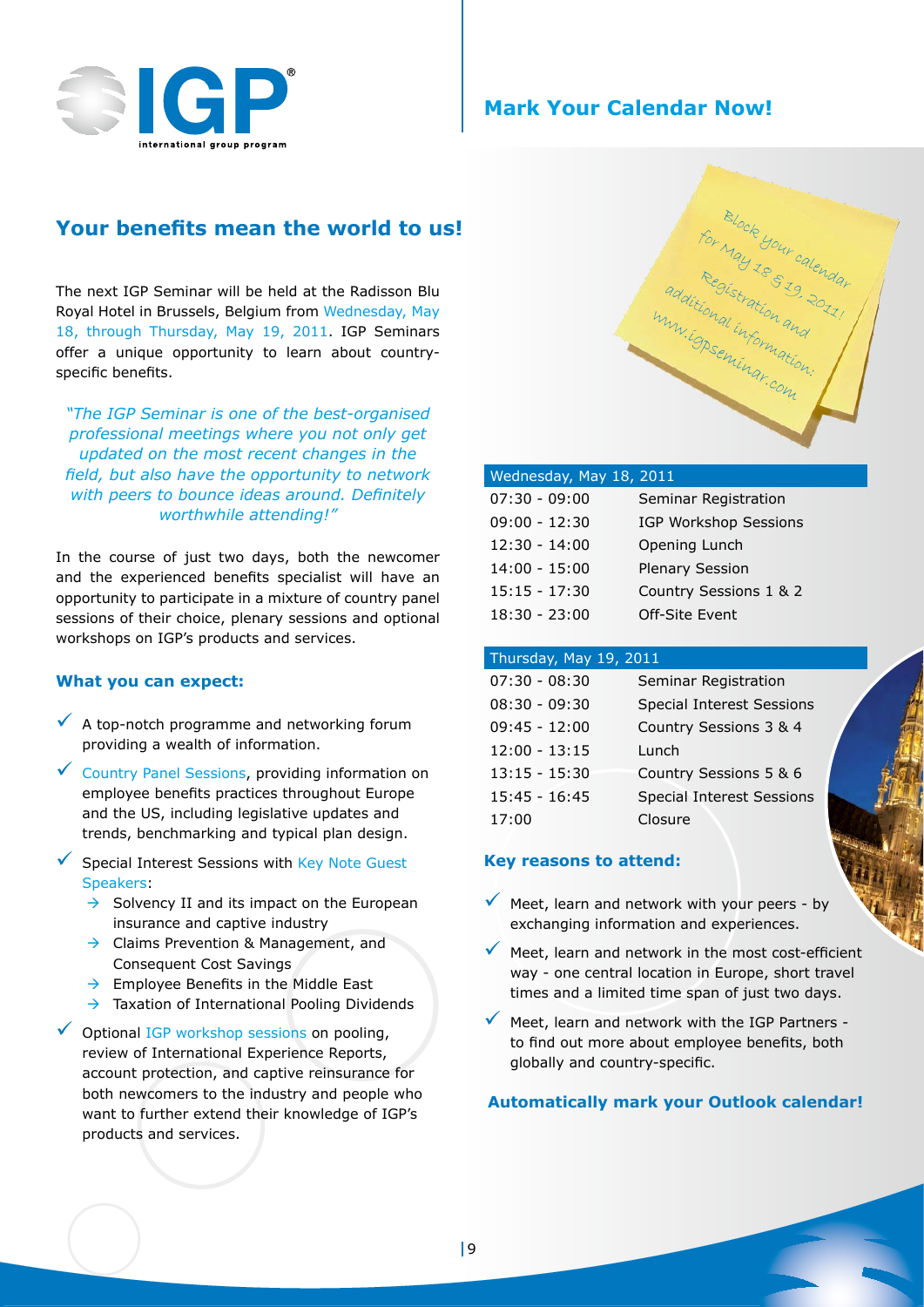

## **You "Lunched 'n' Learned" with IGP in 2010!**

IGP has organised several events in 2010. Based on the "IGP comes to you" principle, all sessions were held in central locations that are easily accessible to participants.

Recognising the time pressure in everyone's calendar, sessions focused on topical benefit issues, including what IGP can do for you, and testimonies by fellow corporations.

#### **Watch for upcoming issues of IGP's Network News to remain informed about the 2011 IGP events!**

| <b>IGP Events Organised in 2010</b> |                                         |                 |  |
|-------------------------------------|-----------------------------------------|-----------------|--|
| February 25                         | Lunch 'n' Learn                         | London          |  |
| March 1 & 2                         | Workshop for Multinational Corporations | <b>Brussels</b> |  |
| April 15                            | Mini-Seminar                            | Seoul           |  |
| May 12                              | Lunch 'n' Learn                         | <b>Helsinki</b> |  |
| May 18                              | Lunch 'n' Learn                         | Zurich          |  |
| June 1                              | Lunch 'n' Learn                         | Paris           |  |
| June 2                              | Lunch 'n' Learn                         | Düsseldorf      |  |
| September 2                         | Asia-Pacific Seminar                    | Singapore       |  |
| September 6                         | Mini-Seminar                            | Shanghai        |  |
| September 29                        | Mini-Seminar for Local Advisors         | Istanbul        |  |
| October 11 & 12                     | Workshop for Multinational Corporations | <b>Brussels</b> |  |
| October 13                          | Workshop for International Advisors     | <b>Brussels</b> |  |
| November 3                          | Mini-Seminar for Local Advisors         | London          |  |
| November 5                          | Lunch 'n' Learn                         | Geneva          |  |

*"Great way to connect with others over coffee and lunch to further discuss and exchange views"*

> *"This was excellent! The topic, the content and the discussion clearly exceeded my expectations."*

*"Excellent! You've created the "demand" for this..."*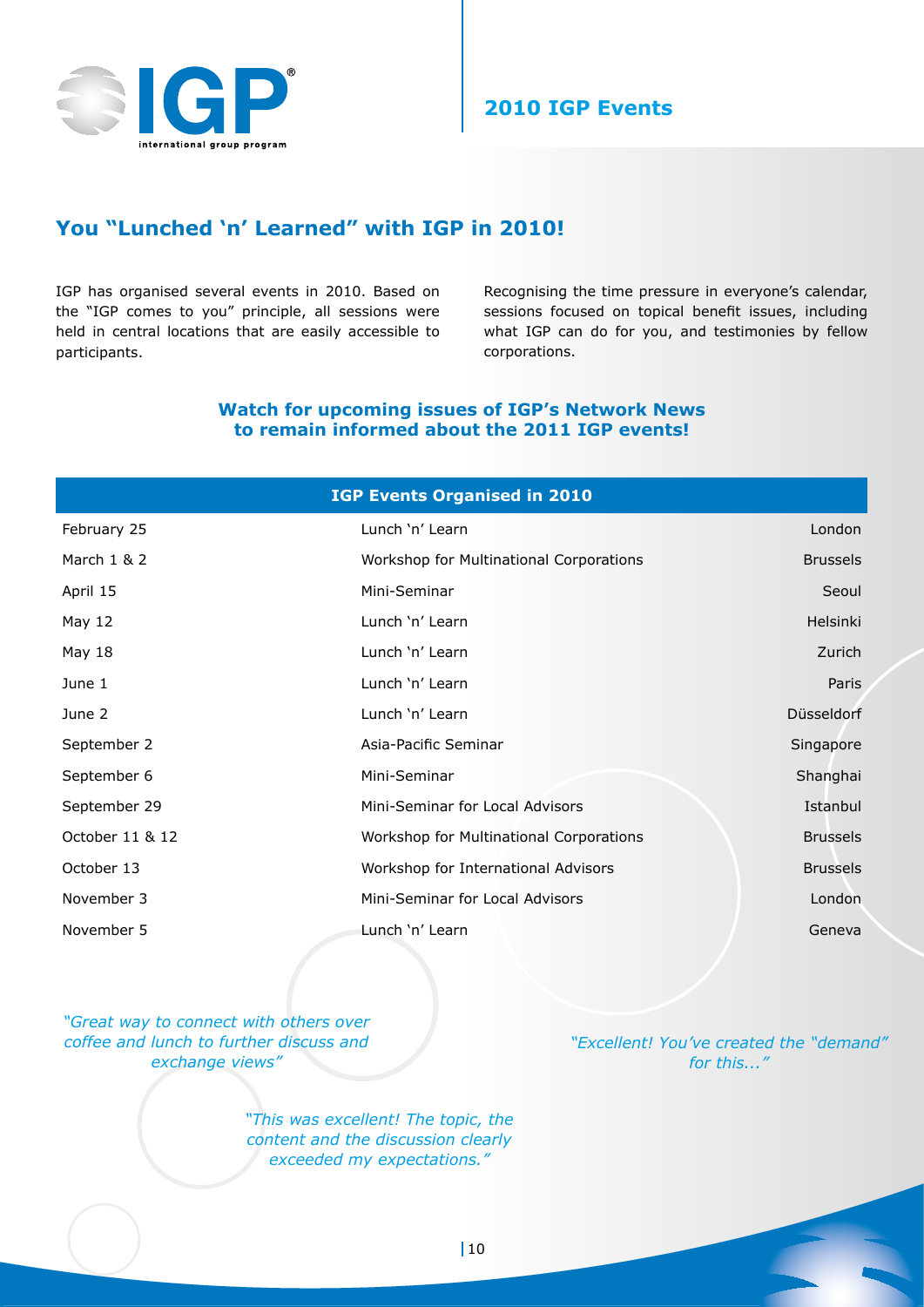

## **List of IGP Network Partners**

**Argentina** SMG Life

**Australia** AMP Life Limited

**Austria** VICTORIA-VOLKSBANKEN Versicherungs-AG

**Baltic States (Estonia, Latvia & Lithuania)** Mandatum Life Insurance Baltic SE\*

**Belgium** AG Insurance

**Bahrain** Aviva\*

**Brazil** Mapfre Seguros Brazil

**Canada** Manulife Financial Corporation – Canadian Division

**Channel Islands** AXA PPP healthcare Canada Life Limited

**Chile** Mapfre Compañía de Seguros de Vida de Chile S.A.

**China (Mainland)** Taiping Life Insurance Company, Limited

**Colombia** Mapfre Colombia Vida Seguros, S.A.

**Czech Republic** AXA pojišťovna a.s.

**Denmark** PFA Pension

**Dominican Republic**

ARS Palic Salud, S.A. Mapfre BHD Compañía de Seguros, S.A.

**Ecuador** Atlas Compañia de Seguros S.A.\*

**El Salvador** Mapfre La Centro Americana S.A.\*

**Finland** Mandatum Life Insurance Company Limited

**France**  AXA France Vie Quatrem Assurances Collectives



**Germany** ERGO Life Insurance AG

**Greece** The ETHNIKI Hellenic General Insurance Company

**Guatemala** Via Mapfre La Centro Americana S.A.\*

**Honduras** Via Mapfre La Centro Americana S.A.\*

**Hong Kong** AXA China Region Insurance Company Limited

**Hungary** AEGON Hungary Composite Insurance Company

**India** Max New York Life Insurance Company Limited\*

**Indonesia** PT. Asuransi Jiwa Manulife Indonesia

**Ireland** Irish Life Assurance plc

**Italy** Fondiaria-SAI S.p.A.

**Japan** The Dai-ichi Life Insurance Company, Limited

**Korea** Samsung Life Insurance Company, Ltd.

**Kuwait** Aviva\*

**Liechtenstein** AXA Winterthur

**Luxembourg** Fortis Luxembourg-Vie S.A.

**Malaysia** ING Insurance Berhad

**Mexico** Seguros Monterrey New York Life, S.A.

**Monaco** AXA France Vie

**Namibia** Via The Old Mutual Life Assurance Company (South Africa) Limited

**Netherlands** ASR Insurance

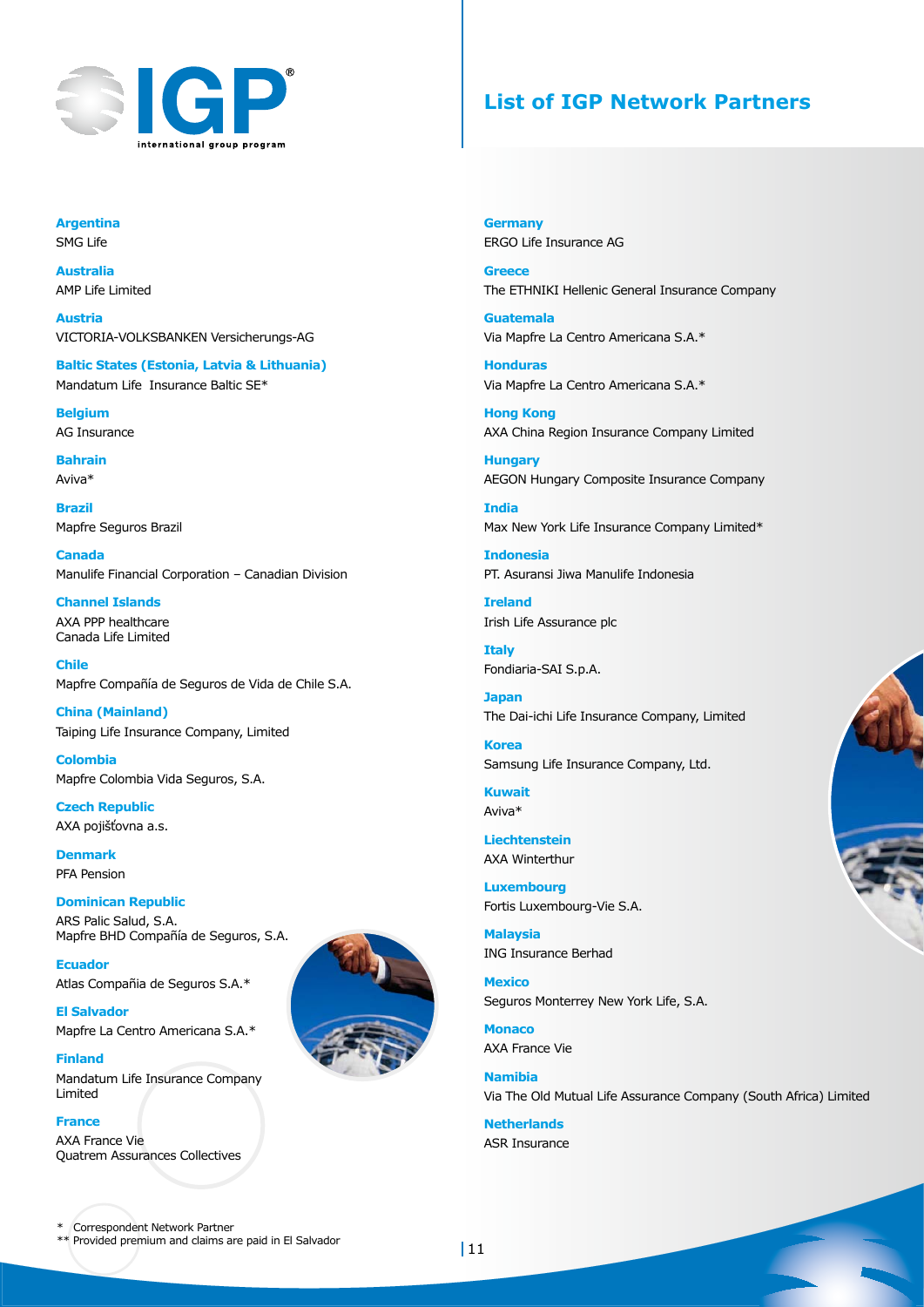

## **List of IGP Network Partners**

**New Zealand** TOWER New Zealand

**Nicaragua**  Via Mapfre La Centro Americana S.A.\*

**Norway** Storebrand Livsforsikring AS

**Oman** Aviva\*

**Panama** Via Mapfre La Centro Americana S.A.\*

**Paraguay** Mapfre Paraguay Compañía de Seguros S.A.\*

**Philippines** The Insular Life Assurance Company, Ltd.

**Poland** WARTA Life Assurance Company Limited

**Portugal** VICTORIA-Seguros, S.A.

**Qatar** Aviva\*

**Romania** Aviva Asigurari de Viata SA

**Russia** Aviva Insurance Company, ZAO

**Saudi Arabia** Aviva\*

**Singapore** Aviva Ltd.

#### **Slovak Republic**

AXA životní pojišťovna a.s., pobočka poisťovne z iného členského štátu

**Slovenia**

VICTORIA-VOLKSBANKEN Zavarovalniska delniska druzba\*

**South Africa** The Old Mutual Life Assurance Company (South Africa) Limited

**Spain** Caja de Seguros Reunidos, Compañía de Seguros y Reaseguros, S.A. (CASER)

#### **Sweden**

SPP Livförsäkring AB



**Switzerland** AXA Winterthur

**Taiwan (Republic of China)** Shin Kong Life Insurance Company, Ltd.

**Thailand** Muang Thai Life Assurance Company, Ltd.

#### **Turkey**

Yapı Kredi Emeklilik A.Ş. (Life and Pensions) Yapı Kredi Sigorta A.Ş. (Health)

**United Arab Emirates** Aviva\*

**United Kingdom** AXA PPP healthcare (Health) Canada Life Limited (Life and Pensions)

**United States** Prudential Insurance Company of America (Life)

**Uruguay** Mapfre Uruguay Compañía de Seguros S.A.

**Venezuela** Mapfre La Seguridad, C.A.\*

## **Third-Country National and Expatriate Coverage**

AXA PPP International AXA Winterthur CIGNA International Expatriate Benefits (CIEB)\* Nordben Life and Pension Insurance Co. Limited